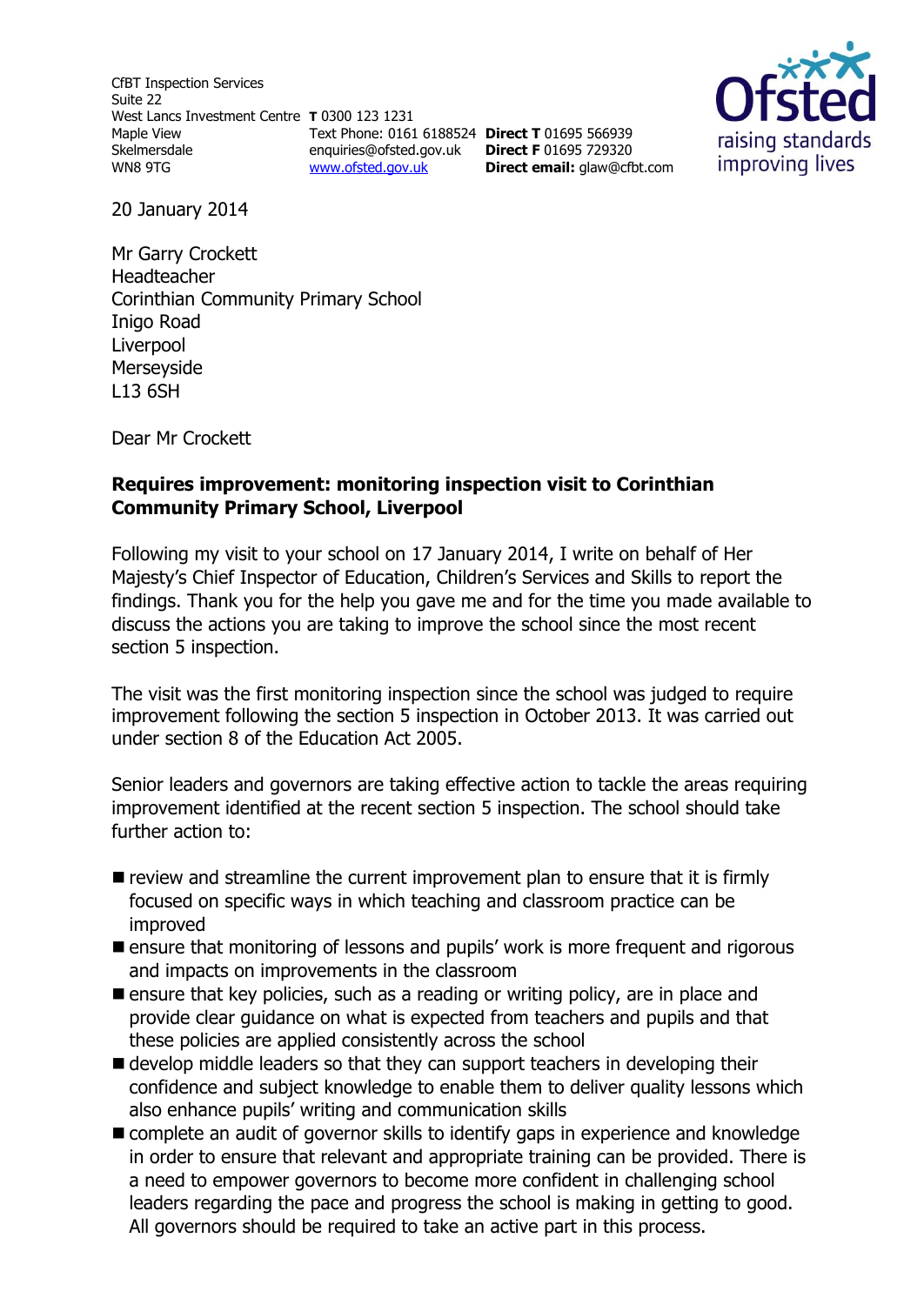### **PROTECT-INSPECTION**



### **Evidence**

During the visit, meetings were held with yourself and your deputy, the Chair of the Governing body and two other governors as well as a group of pupils from Year 6. A meeting was also held with the local authority adviser to discuss the action taken since the last inspection and the level of support provided. The school's development plan was also evaluated. In addition, a learning walk with yourself focused on reading and the consistency with which this was being applied across the school.

# **Context**

There are no significant changes since the most recent inspection.

### **Main findings**

The post-inspection action plan is too complex and, in its present form, too unwieldy to address fully, in a cohesive way, the three points for development identified during the inspection last October. Although some valid actions, which can lead to improvements in teaching, are identified, there is a danger that these will disappear and become marginalised among the plethora of proposed approaches. There is a need to streamline the plan and focus on simple but effective actions which will impact directly on, and support, learning in classrooms. For example, ensuring that as a matter of policy, pupils have access to and are expected to use dictionaries and thesauruses on a regular basis to improve spelling and widen vocabulary. Currently, the plan has too much emphasis on monitoring, which will identify and reinforce weaknesses rather than directly address them. A wide range of training is planned and, in some cases, has been started. This needs to be re-evaluated and refocused directly on the key issues or the impact will be dissipated and improvement will stall or be very slow.

Pupils who were interviewed were supportive and proud of the school. They recognised that some lessons continued to be disrupted, especially when supply staff where present. They had noticed that changes were being made to the way mathematics was being taught due to a clear calculation policy being applied, but they were less aware that anything else had changed for the better. They did identify that overall they felt that far too many of their lessons were not challenging enough.

There remain inconsistencies across the school in how certain key skills are taught. For example, there is a lack of rigour in how reading is taught and promoted. There is a need for clear reading and writing policies which ensure that pupils are not confused by different approaches as they move from class to class through the school. Regular monitoring needs to ensure that these are adhered to in a consistent way across the school and weak practice needs to be challenged and improved. There is a willingness amongst staff to change, but there is a danger that the complexity of the response will dilute impact in the classroom. For example, using links with partner schools abroad and the use of outdoor learning may provide